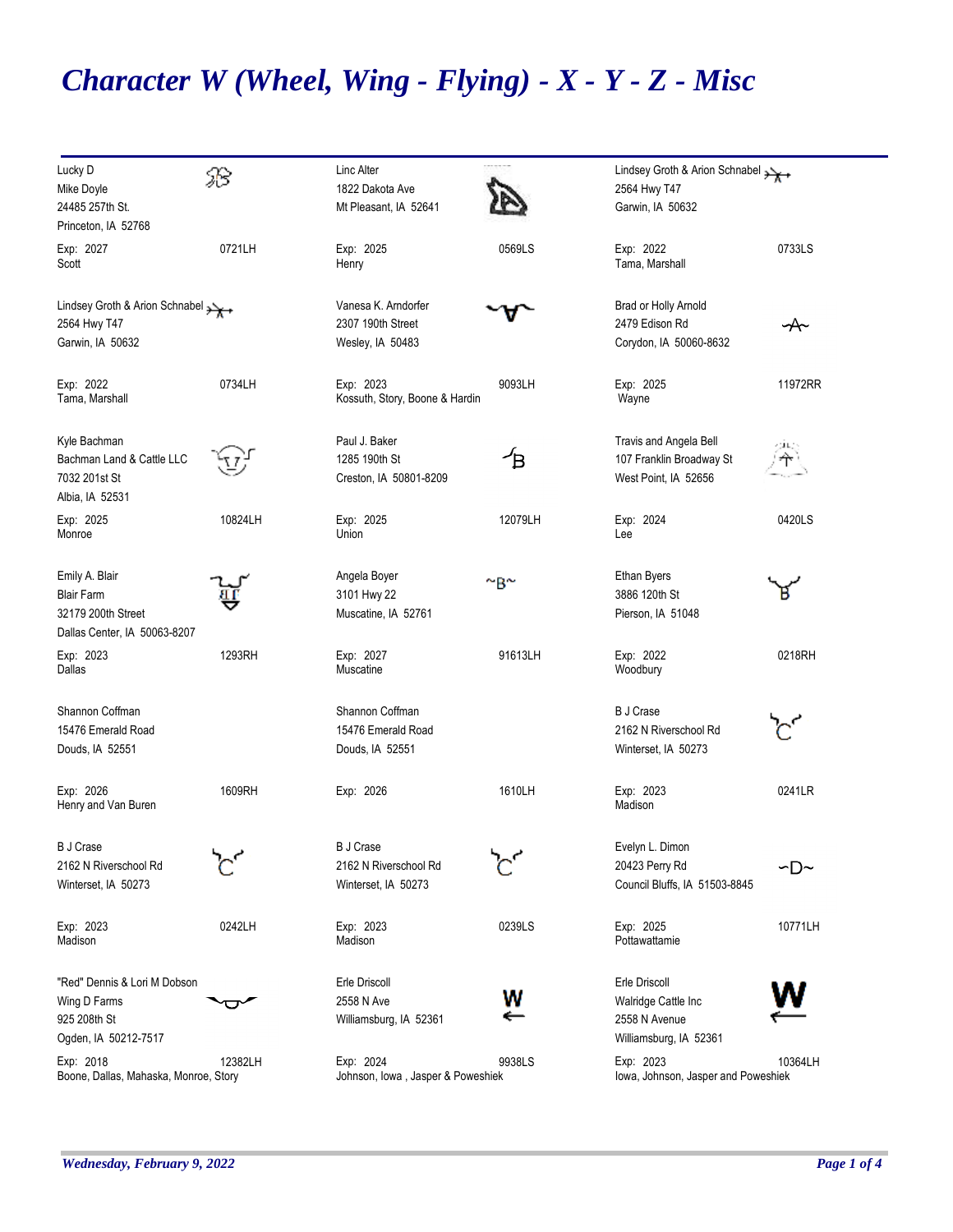| Nancy A. Dvorak                  |                            | Richard M or Jodi L Ehlers       |            | James Fajen                      |                |
|----------------------------------|----------------------------|----------------------------------|------------|----------------------------------|----------------|
| 3319 T Ave                       | N                          | 39457 Glacier Rd                 | $E^{\sim}$ | Fajen Acres                      |                |
| Chelsea, IA 52215-9722           |                            | Edgewood, IA 52042-8060          |            | 1146 - 120th St                  |                |
|                                  |                            |                                  |            | Henderson, IA 51541              |                |
| Exp: 2026                        | 10938LH                    | Exp: 2023                        | 11822RH    | Exp: 2026                        | 07             |
| Tama                             |                            | Clayton; Delaware                |            | Mills, Montgomery, Pottawattamie |                |
| James Fajen                      |                            | Levi Ferguson                    |            | Lucas Goehring                   |                |
| Fajen Acres                      |                            | <b>River Road Ranch</b>          |            | 18594 Hwy #1                     |                |
| 1146 - 120th St                  |                            | 212 Cottage lane                 |            | Keosaugua, IA 52565              |                |
| Henderson, IA 51541              |                            | Montezuma, IA 50171              |            |                                  |                |
| Exp: 2026                        | 0718RH                     | Exp: 2025                        | 10835LH    | Exp: 2025                        | 05             |
| Mills, Montgomery, Pottawattamie |                            | Poweshiek; Mahaska               |            | Van Buren, Davis, Jefferson      |                |
| Lucas Goehring                   |                            | Jim Heckman                      |            | Maria Huenink                    |                |
| 18594 Hwy 1                      |                            | 892 P Ave                        |            | 2050 - 460th St                  |                |
| Keosauqua, IA 52565              |                            | Boone, IA 50036                  |            | Ireton, IA 51027                 |                |
| Exp: 2025                        | 0592LH                     | Exp: 2023                        | 0320LH     | Exp: 2026                        | 0 <sup>0</sup> |
| Van Buren, Davis, Jefferson      |                            | Boone                            |            | <b>Sioux</b>                     |                |
| Joseph E &/or Roberta L Immel    |                            | Benjamin Johnson                 |            | Benjamin Johnson                 |                |
| J-Bird Quarter Horses            | ე                          | 2516 East St                     | S          | 2516 East St                     |                |
| 3342 124th St                    |                            | Davenport, IA 52803              |            | Davenport, IA 52803              |                |
| Charlotte, IA 52731-9625         |                            |                                  |            |                                  |                |
| Exp: 2024                        | 8068LH                     | Exp: 2024                        | 9783LH     | Exp: 2024                        | 97             |
| Clinton                          |                            | Delaware and Scott               |            | Delaware & Scott                 |                |
| Kelly Bayers & Joshua Good       |                            | Tucker or Marlee King            |            | Luke Kirby                       | ℬ              |
| 508 E Walnut Apt 6               | ◈                          | 105 2nd St                       |            | 12916 Purdy Rd                   |                |
| Ogden, IA 50212                  |                            | Pilot Mound, IA 50223            |            | La Porte City, IA 50651          |                |
| Exp: 2022                        | 0800LH                     | Exp: 2018                        | 0286RS     | Exp: 2023                        | 02             |
| Boone                            |                            | Boone, Webster                   |            | <b>Black Hawk</b>                |                |
| Adam or Hollison Lee             |                            | <b>Brylee Lindemier</b>          |            | Bruce R. Lucas                   |                |
| 1879 White Oak Rd                | too attached brand closige | 11443 305th St                   |            | 1600 105th St                    | 1              |
| Mount Pleasant, IA 52641         |                            | Hedrick, IA 52563                |            | Sioux City, IA 51108-8041        |                |
| Exp: 2024                        | 9770LH                     | Exp: 2025                        | 9617LH     | Exp: 2027                        | 74             |
| Henry                            |                            | Mahaska, Keokuk, Wapello, Monroe |            | Woodbury, Plymouth               |                |
| Whitney Lundberg                 |                            | Tim and Casey McMahon            |            | Anthony Michelson                |                |
| Big Sky Ranch                    |                            | 4461 Bree Blvd                   |            | 1455 J Avenue                    | fista          |
| 3081 390th St                    |                            | Walker, IA 52352                 |            | Ogden, IA 50212                  |                |
| Dayton, IA 50530                 |                            |                                  |            |                                  |                |
| Exp: 2025                        | 9942RH                     | Exp: 2025                        | 9868LH     | Exp: 2024                        | 98             |
| Webster                          |                            | Linn                             |            | Boone                            |                |

0719LH

 $\mathcal{A}\!\!\!\sim$ 

0593LR

ᠧ

0027LS

É

9782LS

 $\frac{5}{3}$ 

I

0284LS

7495LH

 $A_{\text{inf}}$ 

 $\mathcal{L}$ 

9822RS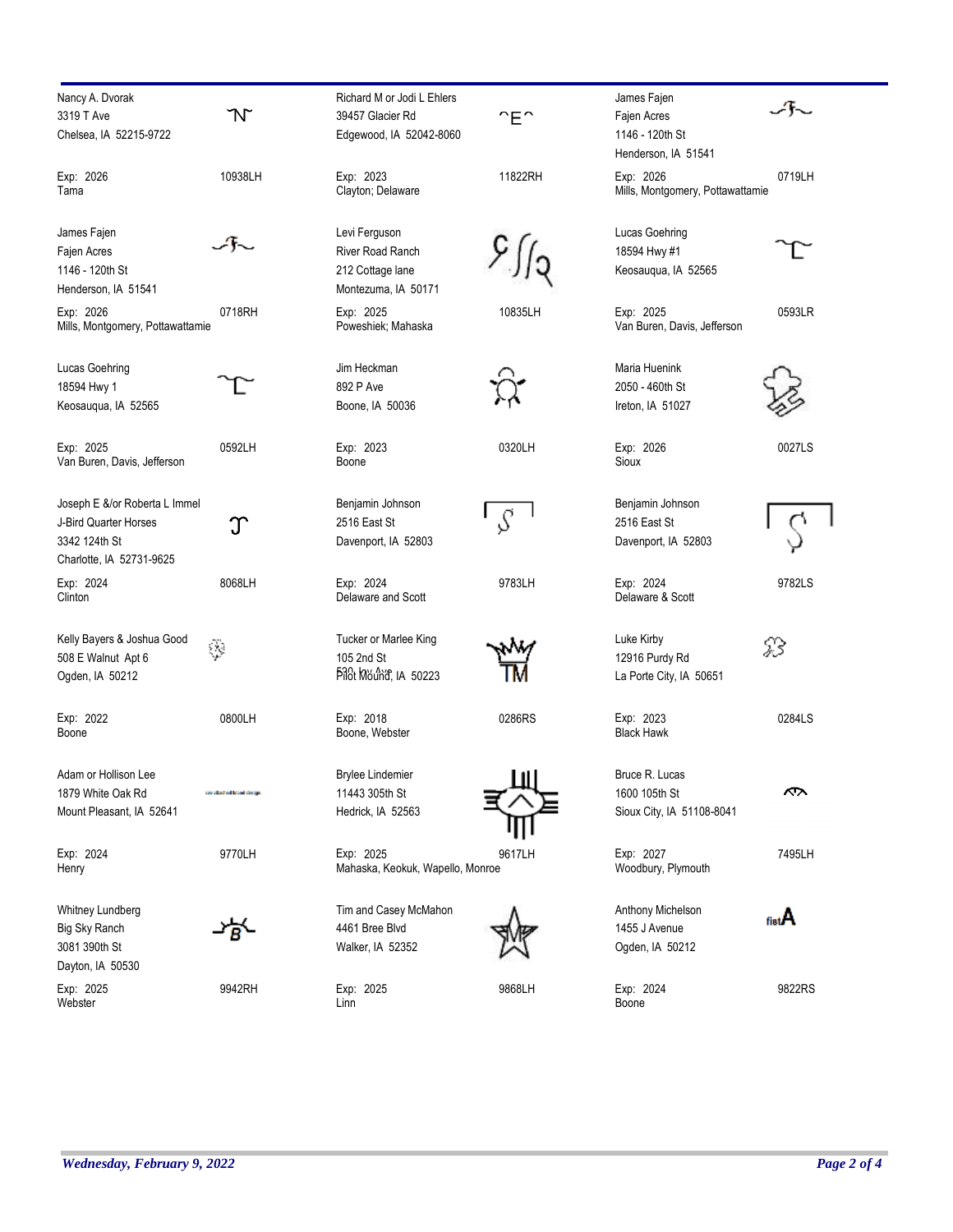| James G. Milani<br>21786 420th Street<br>Moravia, IA 51571                        | $\neg$ ግ $\neg$       | Laura L. Miller<br>4125 NE 108th St<br>Mitchellville, IA 50169                                     |         | <b>Tim Moreland</b><br>2783 205th St<br>Afton, IA 50830-8112       |         |
|-----------------------------------------------------------------------------------|-----------------------|----------------------------------------------------------------------------------------------------|---------|--------------------------------------------------------------------|---------|
| Exp: 2023<br>Appanoose, Monroe                                                    | 9174LH                | Exp: 2023<br>Polk                                                                                  | 0160LH  | Exp: 2027<br>Union                                                 | 0103RH  |
| R W Moreland<br>1732 Creamery Rd<br>Afton, IA 50830-8112                          | ๅๅๅ~                  | <b>Molly Muellner</b><br>Integrity Ranch & Hauling LLC<br>1966 Quarry Trail<br>Winterset, IA 50273 |         | Appleberry Orchard<br>2469 Hwy 2<br>Donnellson, IA 52625           | W       |
| Exp: 2017<br>Union                                                                | 3503RH                | Exp: 2024<br><b>Madison and Fremont</b>                                                            | 9950LH  | Exp: 2025<br>Lee, Van Buren                                        | 0684LS  |
| Mule Creek Outfitting<br>303 NE 70th Ave<br>Ankeny, IA 50023                      |                       | Denver Overton<br>1932 Hoover Street<br>Osceola, IA 50213                                          |         | David W. Patterson<br>733 Bulls Hollow Road<br>Postville, IA 52162 | ৸৻ঢ়৾৻  |
| Exp: 2023<br>Polk, Marion                                                         | 0223LH                | Exp: 2024<br>Clarke                                                                                | 11263LH | Exp: 2023<br>Allamakee                                             | 5993LH  |
| Justin & Taryn Reed<br>R Cattle Company<br>1990 Vetch Blvd<br>Lockridge, IA 52635 |                       | Steve or Vonda Renfrow<br>626 55th Ave<br>Pleasantville, IA 50225-7521                             | ~R~     | <b>Brock Robson</b><br>2432 - 240th<br>Guthrie Center, IA 50115    | Ŕ.      |
| Exp: 2024<br>Jefferson                                                            | 77777LS               | Exp: 2024<br>Marion                                                                                | 10017LH | Exp: 2023<br>Guthrie                                               | 0325LH  |
| <b>Richard Sampers</b><br>1019 State Hwy 48<br>Red Oak, IA 51566-6503             |                       | Levi and Amanda Shetler<br>1803 280th Street<br>Fontanelle, IA 50846                               |         | Brent B. Smith<br>1990 Summerhill Dr<br>Winterset, IA 50273-8148   | ተ       |
| Exp: 2023<br>Page                                                                 | 11837LH               | Exp: 2023<br>Adair                                                                                 | 7922LS  | Exp: 2025<br>Madison                                               | 11994LH |
| Scott D. Smith<br><b>Bandit Ranch</b><br>2415 Boone St<br>Boone, IA 50036         |                       | Brent B. Smith<br>1990 Summerhill Dr<br>Winterset, IA 50273-8148                                   |         | Kirk J. Smith<br>1108 - 310th St<br>Blockton, IA 50836             | ~K<br>S |
| Exp: 2025<br>Boone, Hardin                                                        | 3601LH                | Exp: 2020<br>Madison                                                                               | 11995RH | Exp: 2026<br>Ringgold, Taylor                                      | 0759LH  |
| Bruce W. Sorensen<br>1364 Dallas Avenue<br>Lawton, IA 51030-8086                  | $\mathbb{S}$ s $\sim$ | Colt Spidle<br>301 W 1st St<br>Leon, IA 50144                                                      |         | Sawyer Steenhoek<br>16455 545th St<br>Chariton, IA 50049           |         |
| Exp: 2026<br>Plymouth, Woodbury                                                   | 10286LH               | Exp: 2026<br>Wayne, Decatur                                                                        | 8930LH  | Exp: 2026                                                          | 5885LS  |